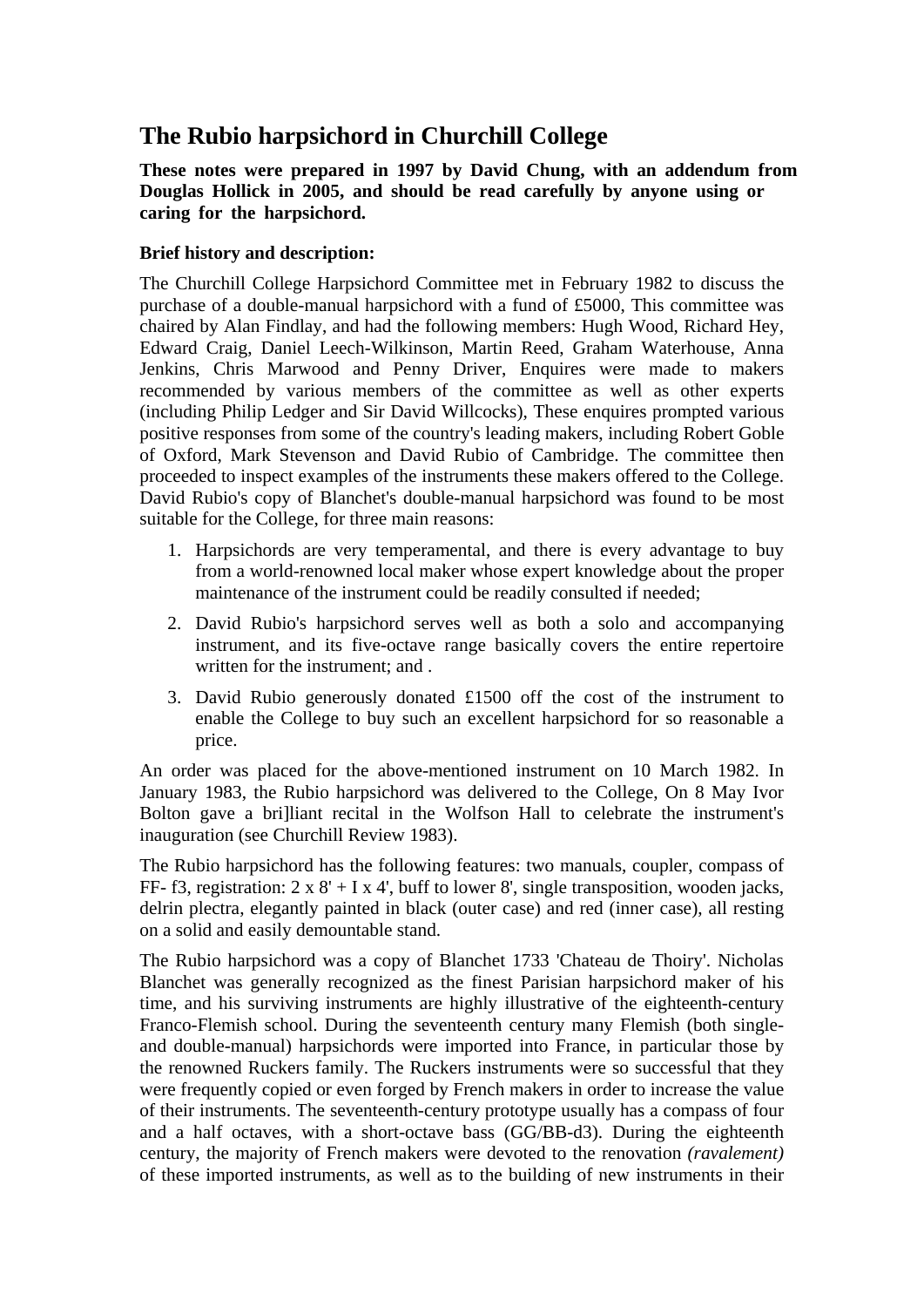image. In refurnishing an old instrument, the range of the keyboard was often extended by adding more notes in both the treble and bass " registers. Sometimes, a single-manual instrument was converted into a double-manual one.

The Rubio harpsichord is typical of an instrument *a grand ravalement,* since it has two manuals and a full chromatic range of five octaves. There are three sets of strings: the upper , manual has a fixed set of 8', the lower manual has one each of the 8' and 4' in which either can be engaged and disengaged by means of hands tops. The two 8' strings produce different timbres as a result of the differences in their plucking points; the upper 8' has a characteristically 'reedy' quality. In addition, the two manuals can be coupled or uncoupled by pushing or pulling the upper keyboard. In short, a player has at his/her disposal a myriad of tone colours by tastefully combining different strings through both handstops , and the coupler. The buff (or sometimes called the lute) stop is usually reserved as a special effect. The transposing device is a modern (i.e. twentieth-century) invention as a practical means to allow a harpsichord to be played in both the standard pitch (a=440 hz) and the so-called baroque pitch (a=415 hz). It is operated by (I) engaging all the stops (check that all three strings are being plucked when a key is depressed), (2) removing the block of wood at one end of the keyboard, and (3) sliding the keyboard quickly (but not heavily) by placing the thumb underneath the lower keyboard, and then (4) replacing the block of wood to the other end of the keyboard. As the keyboard is being slid, one has to make sure that the jacks have not been 'trapped' in the process, especially those at either end of the keyboard.

With older instruments, it may be necessary to temporarily remove some of the jacks before sliding the keyboard. After the keyboard has been slid, each key has to be depressed to verify that all the jacks are still firing smoothly. Note that the top note (f3) is lacking when the instrument is at the modern pitch, giving a compass of FF-e3.

#### **Restoration**

A split on the base-board of the harpsichord was discovered in early October of the Michaelmas term 1993 when the instrument was being moved back from the Chapel to the Recital Room. The harpsichord was moved to the Chapel in May/June for the end of term concert during May Week of the previous academic year. In the months that followed, there were a series of construction and renovation works at the Pavilion and the Music Block; as a result, the harpsichord had stayed in the Chapel. During this period (i.e. between June and October) the Chapel became extremely hot and dry. It has been proved that, unfortunately, the conditions had been more severe than the harpsichord could withstand, and the split developed accordingly.

After a close examination by Douglas Hollick, a harpsichord builder recommended by David Rubio, the split was diagnosed as a typical case of over-dryness over a prolonged period of time (more than two months). Fortunately, there were no splits in the soundboard and there were no structural damages discovered, the baseboard being a 'decorative' part of the instrument. Subsequent repair works were carried out on 3 March 1994 by Mr. Hollick after a detailed conversation with Mr. Rubio. Firstly, the keyboards and actions were removed. Secondly, small pieces of wood were glued along the split on the outside of the harpsichord perpendicularly in a way to prevent the split from further developing. Finally, the actions and keyboards were realigned and readjusted.

On 27 January 1997 Mr. Hollick replaced a few broken strings during one of his regular visits. The strings broke apparently because someone was trying to raise the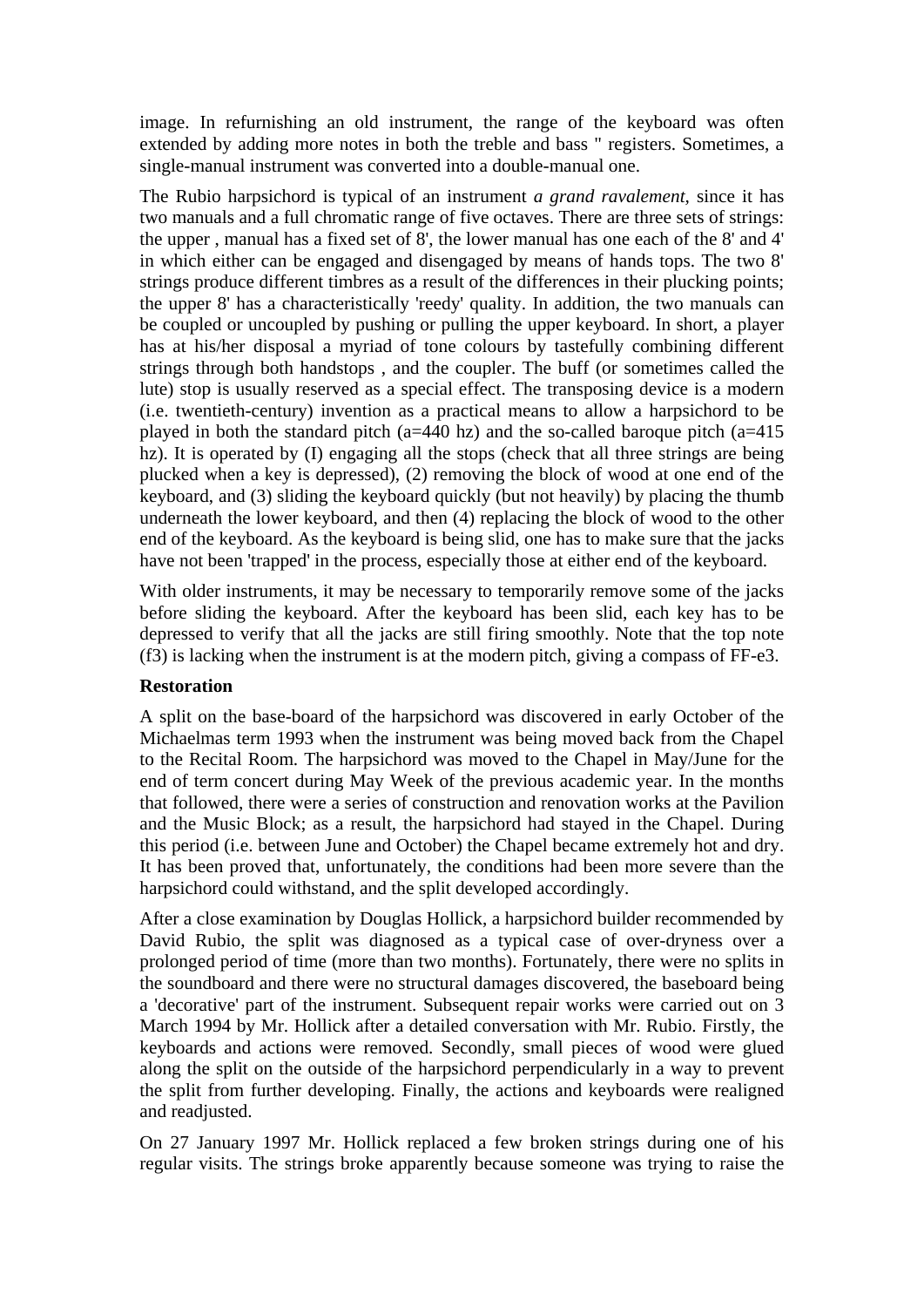pitch of the harpsichord by one semi tone, not knowing that the instrument can be shifted between the standard pitch and the baroque pitch by means of the built-in transposing device. The tuning was interrupted half way through the keyboard, and it appears that the person responsible for this action realized that damage has been done to the instrument, since strings were starting to break. As a result, half of the instrument was found to be one semi tone too high, and the other half at the lower (normal) baroque pitch. This incident was reported by Mr. Hollick in writing to the College. After a series of discussions, the Music Committee made the recommendation that a locking device should be fitted to the instrument. In this way, access to the harpsichord could be closely monitored.

### **Tips on the care of the instrument**

Since 1994 Mr. Hollick has been coming to College to maintain the harpsichord on a regular basis (usually at the beginning of each term). The harpsichord is, however, very sensitive to fluctuations in temperature and humidity and, ideally, needs attention on a daily basis. I have attempted, in the following paragraphs, to give some tips about the caring of the instrument. It must be stressed that my advice covers only three basic areas:

- 1. location of the harpsichord;
- 2. moving the harpsichord; and
- 3. tuning and regulation.

I have not tried to go into specific details about voicing, replacing broken strings, etc. On the one hand, an experienced harpsichord player should be capable of carrying out all basic operations without reading my advice. On the other hand, an inexperienced player should never attempt to tune the instrument, nor tamper with the actions. Things can go wrong, even with the greatest care, such as when a quill, or more infrequently a string, breaks. When such things happen, the person who discovers the problem should notify the Music Sizar who would then decide the appropriate actions. I can usually take care of the commonest symptoms caused by tear and wear. **(David Chung who wrote this has now left the College. ALRF).** Other problems which cannot be easily rectified should be brought to the attention of Douglas Hollick. David Rubio (the maker) can usually be consulted for special advice. (**David Rubio has died. ALRF)**

## **(1) Location of the harpsichord and the environmental requirements**

The harpsichord should be free from direct sunlight; it must always be covered when it is not in use. It must *never* be placed directly against a heater. It should not stand in a position that would easily interfere with other users of the Recital Room. The present location of the instrument seems to satisfy all these criteria.

A reliable hygrometer should be installed. Any substantial changes in humidity can then be noticed. The humidity should preferably be maintained between 50%-65%, and should not be anything below 40% or above 75%. The conditions in the Recital Room are normally apt for the harpsichord. The dampers may fail to work when the weather is too dry (this usually happens in winter when the heaters are on for the longest period of time). But they should return to function normally when the humidity creeps back to the 'normal' level. **(Douglas Hollick has advised as follows:**  With regard to a suitable temperature range, anything which is OK for humans! - best not extremely hot, but it is extremes of humidity not temperature which causes problems, although of course the two things are related to some extent.)